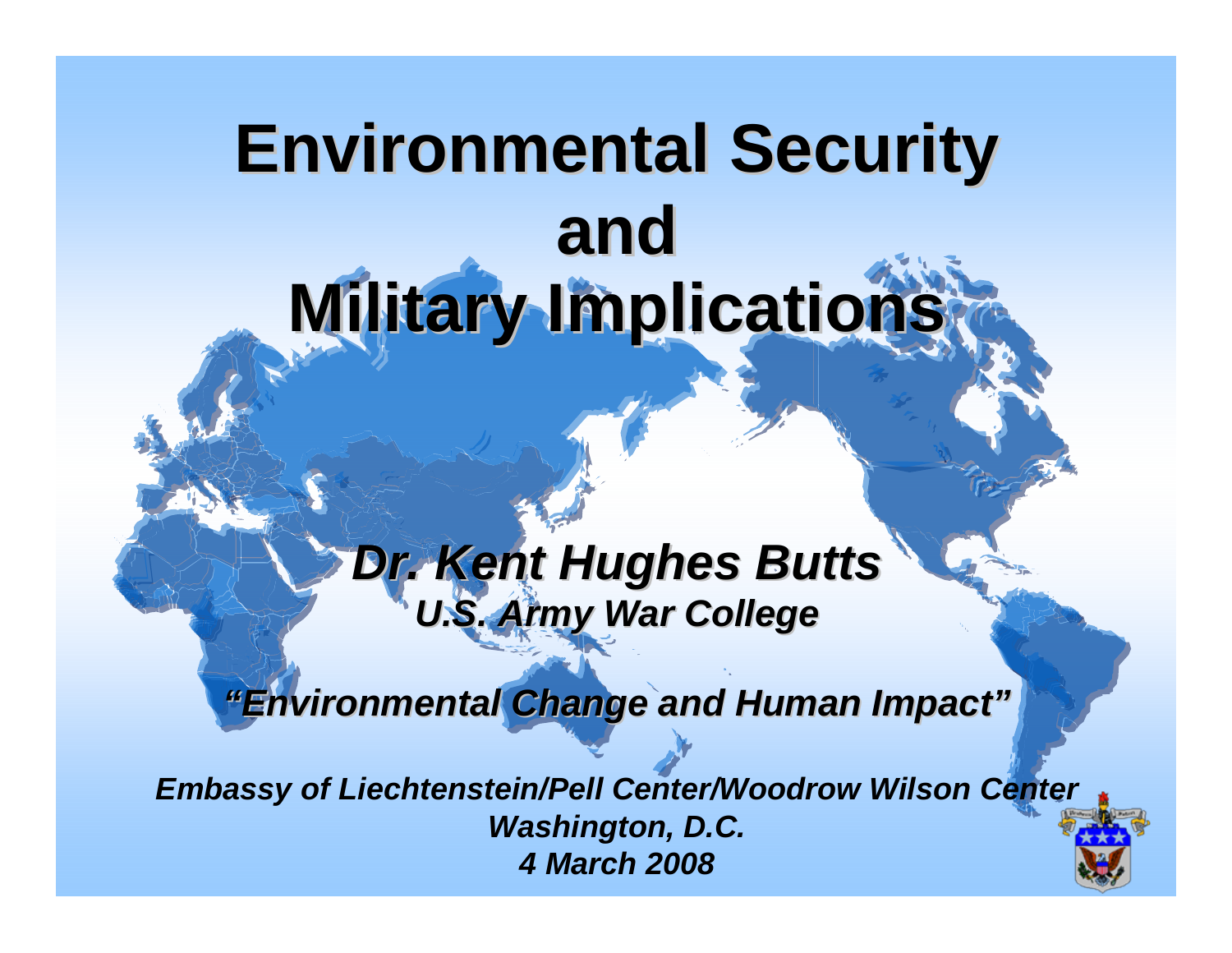## **NATO Strategic Concept**



Risks to Allied security are less likely to result from calculated aggression . . . but rather from the adverse consequences of instabilities . . . faced by many countries. . . . security and stability have political, economic, social, and environmental elements as well as the indispensable defense dimension. Managing the diversity of challenges facing the Alliance requires a broad approach to security.

"The Alliance's New Strategic Concept," *NATO Press Service*

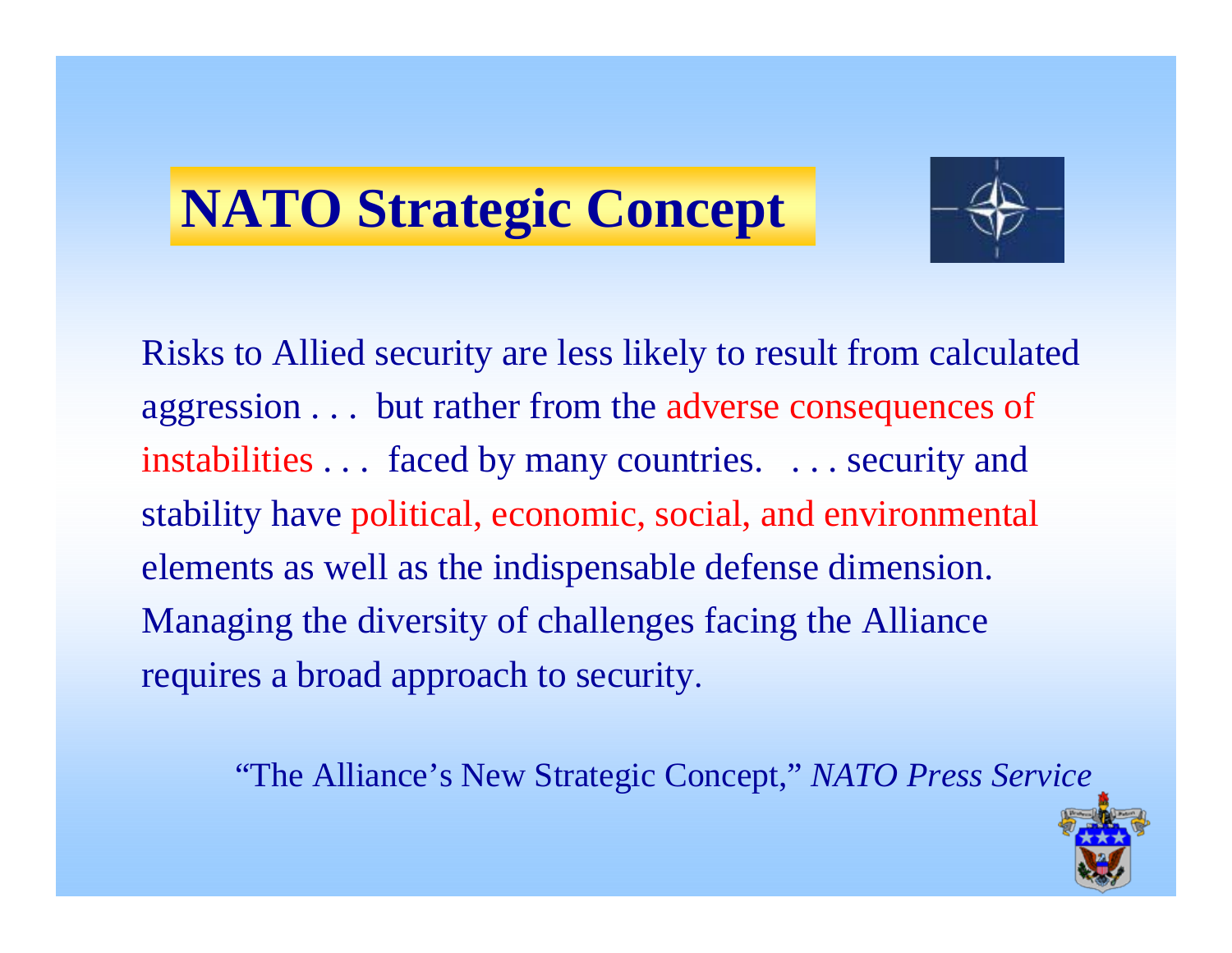Constituent parts of "Human Security" UNDP 1994 Human Development Report)

- Economic security Economic security
- Food security Food security
- Health security Health security
- **Environmental security Environmental security**
- Personal security Personal security
- Community security Community security
- Political security Political security

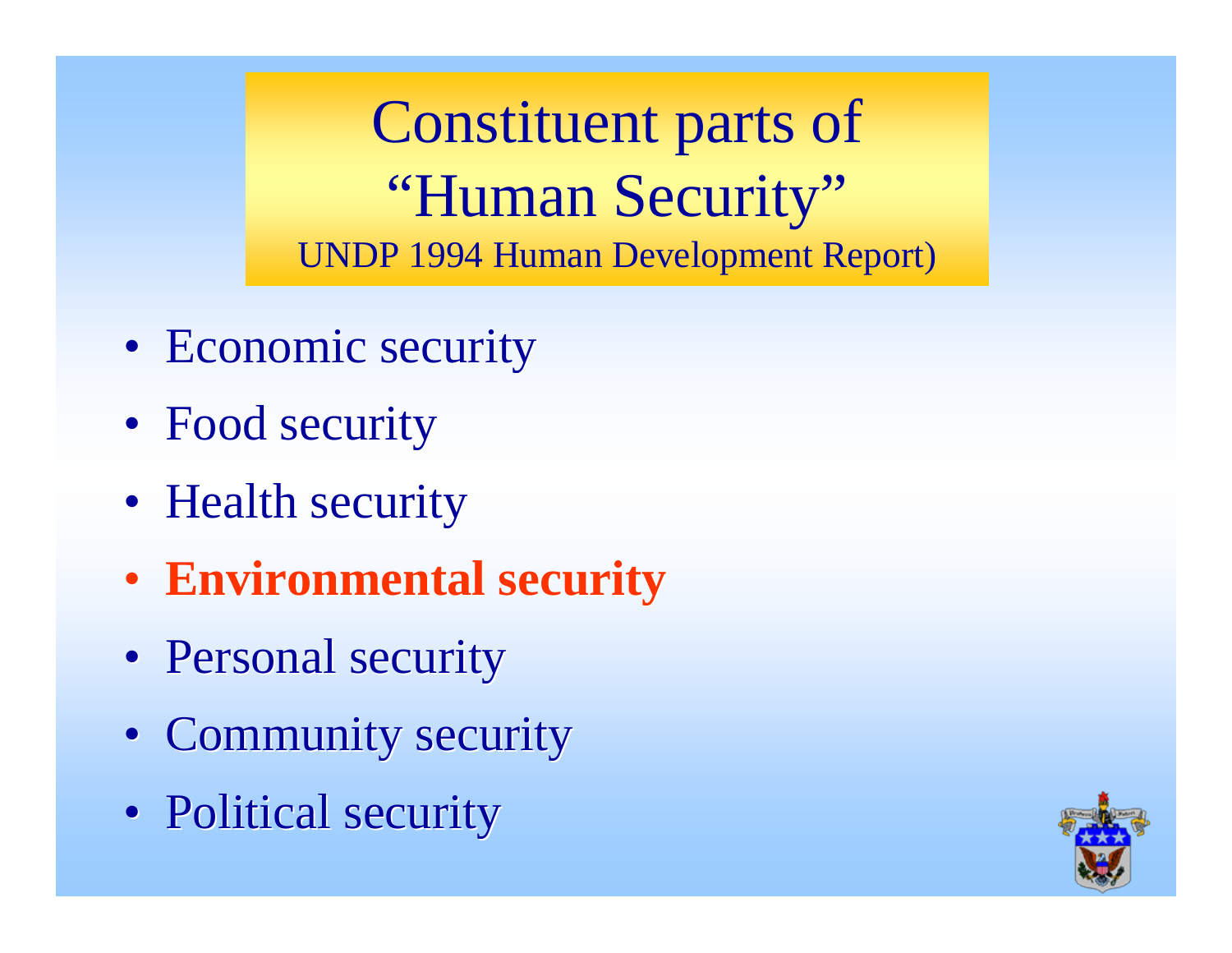## - Defense

- Diplomacy
- **-Development Development**



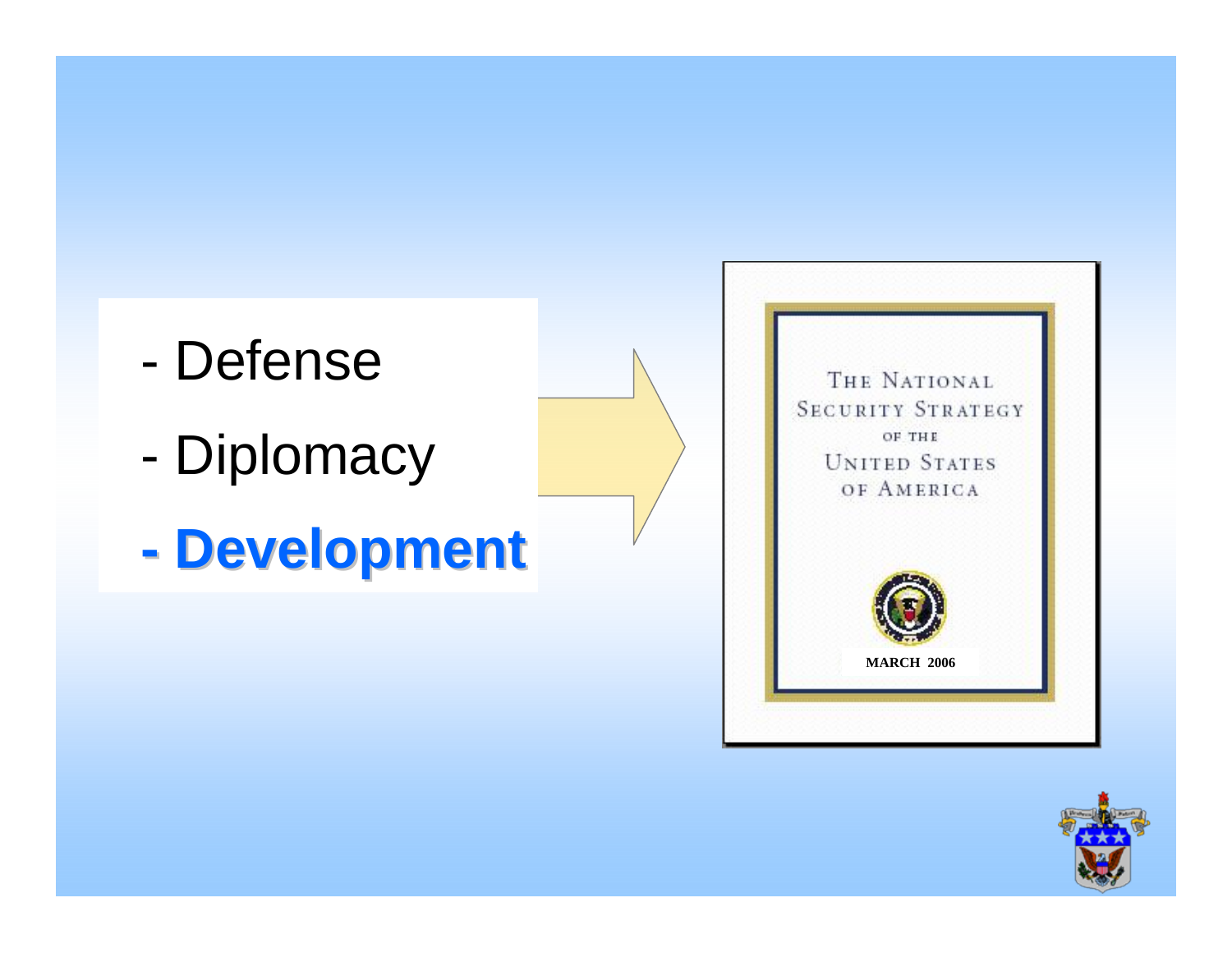**"The dangerous depletion or contamination of natural endowments of some nation's—soil, forest, water, and air—will create potential threats to the peace and prosperity that are in our national interests as well as the interests of the affected nations."** 



**Ronald Regan National Security Strategy 1988**

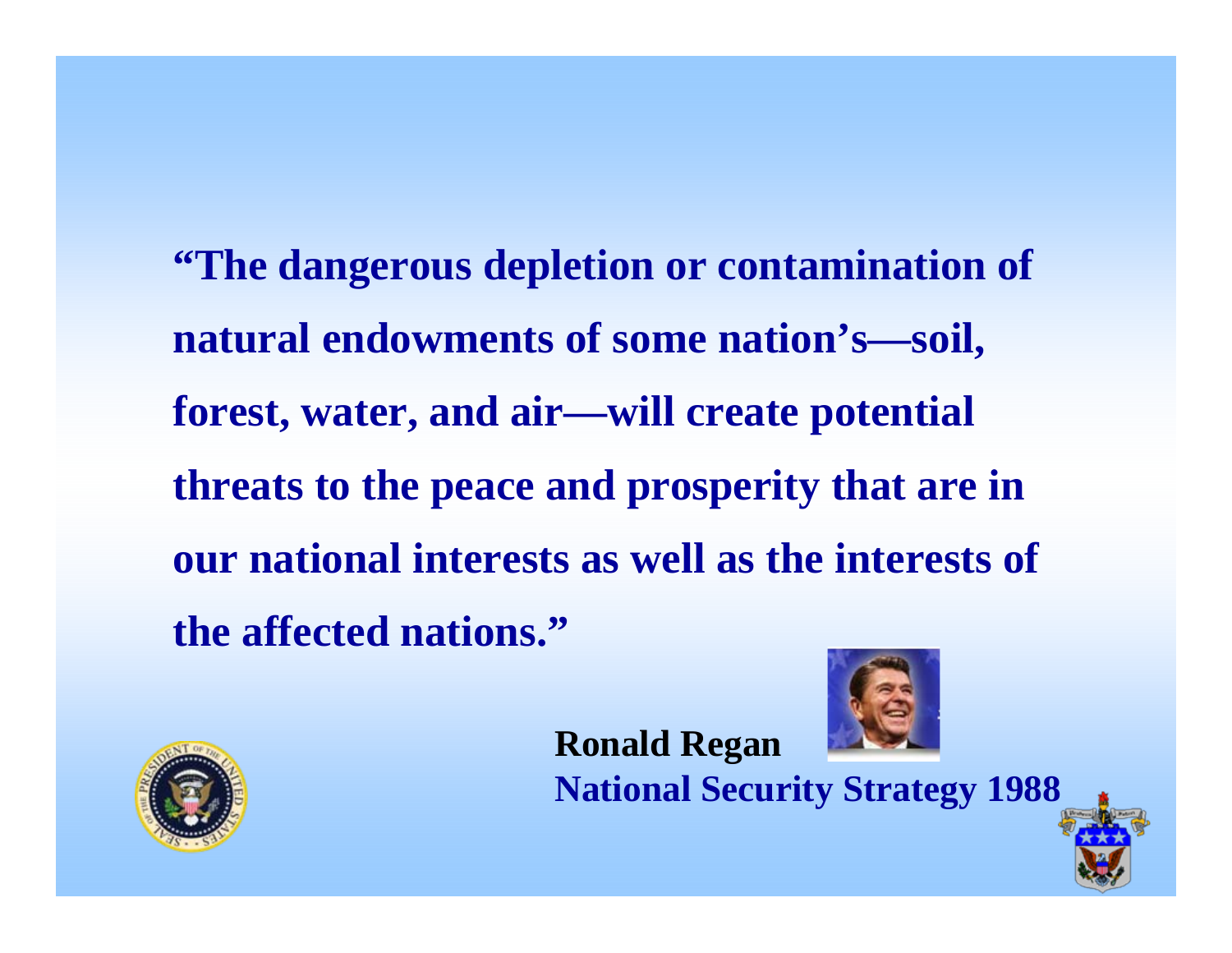#### **Elements of National Power Elements of National Power**

#### 2 **Economic**

## <sup>2</sup> **Diplomatic**

### 2 **Informational**

<sup>2</sup> **Military**

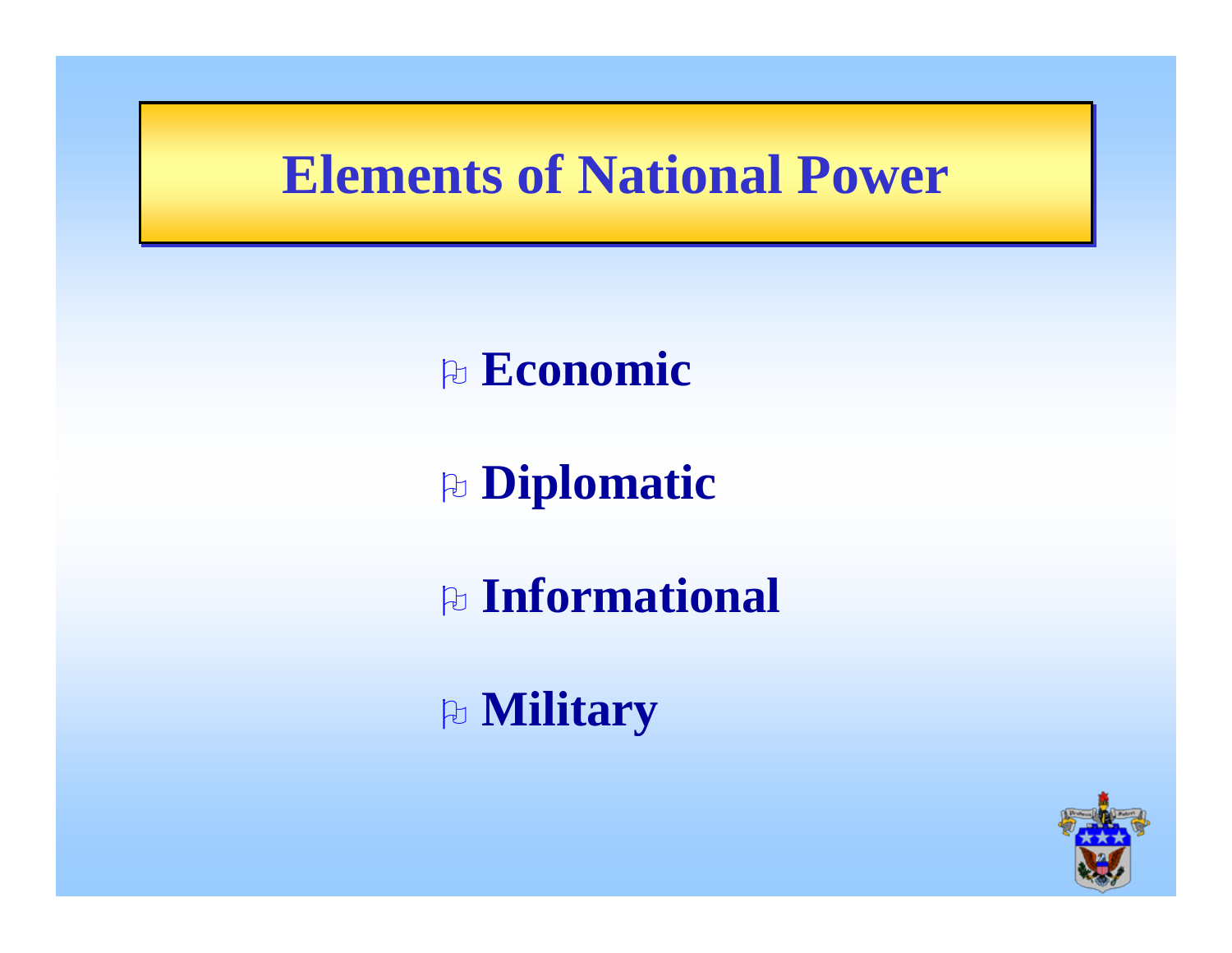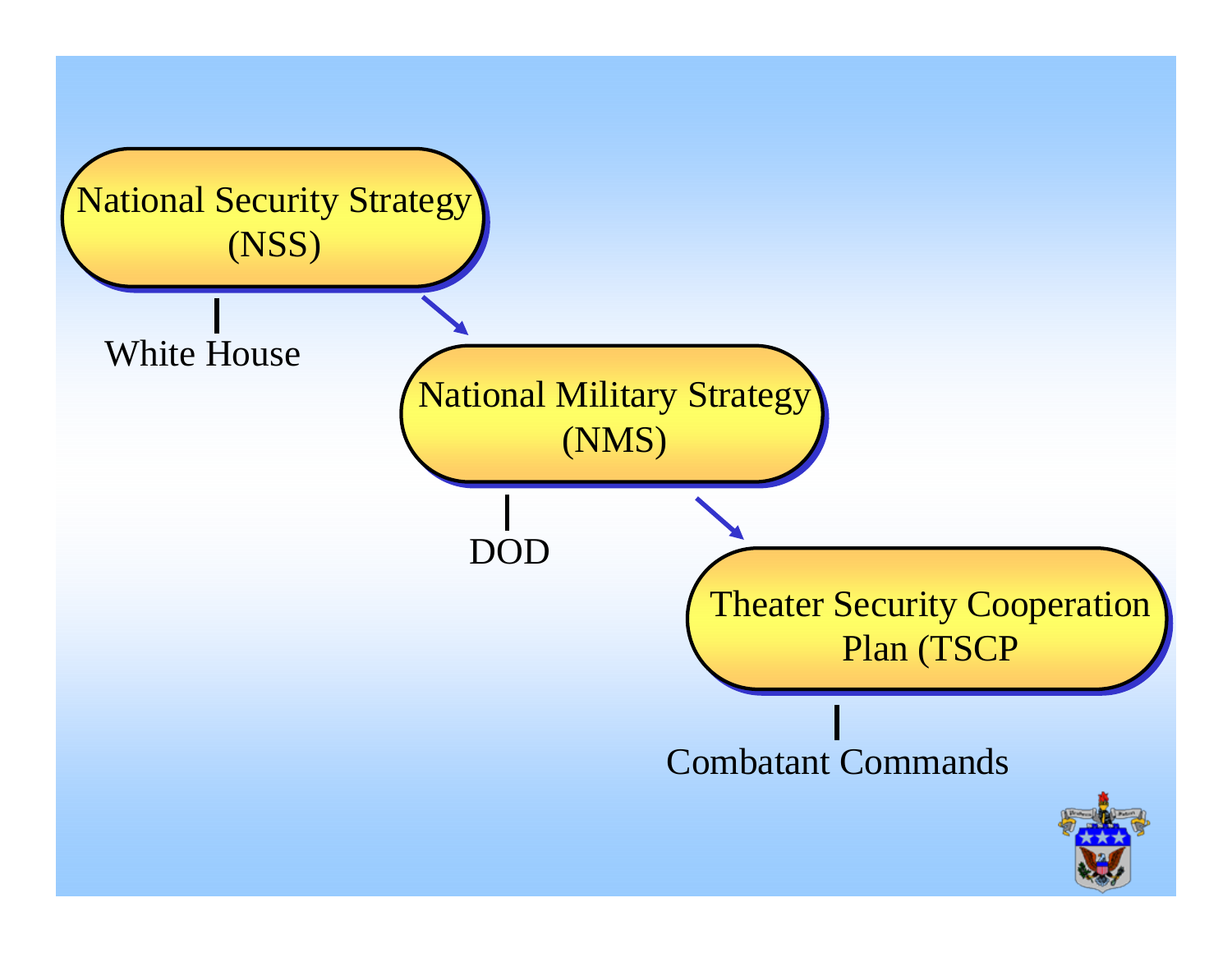## **Environmental Security Issues**

**. . . are those environmental issues that affect U. S. National Security Interests;** 

**"The stress from Environmental Challenges is already contributing to political conflict . . ."**

**Shape the international environment in ways favorable to global security.**

**National Security Strategy**

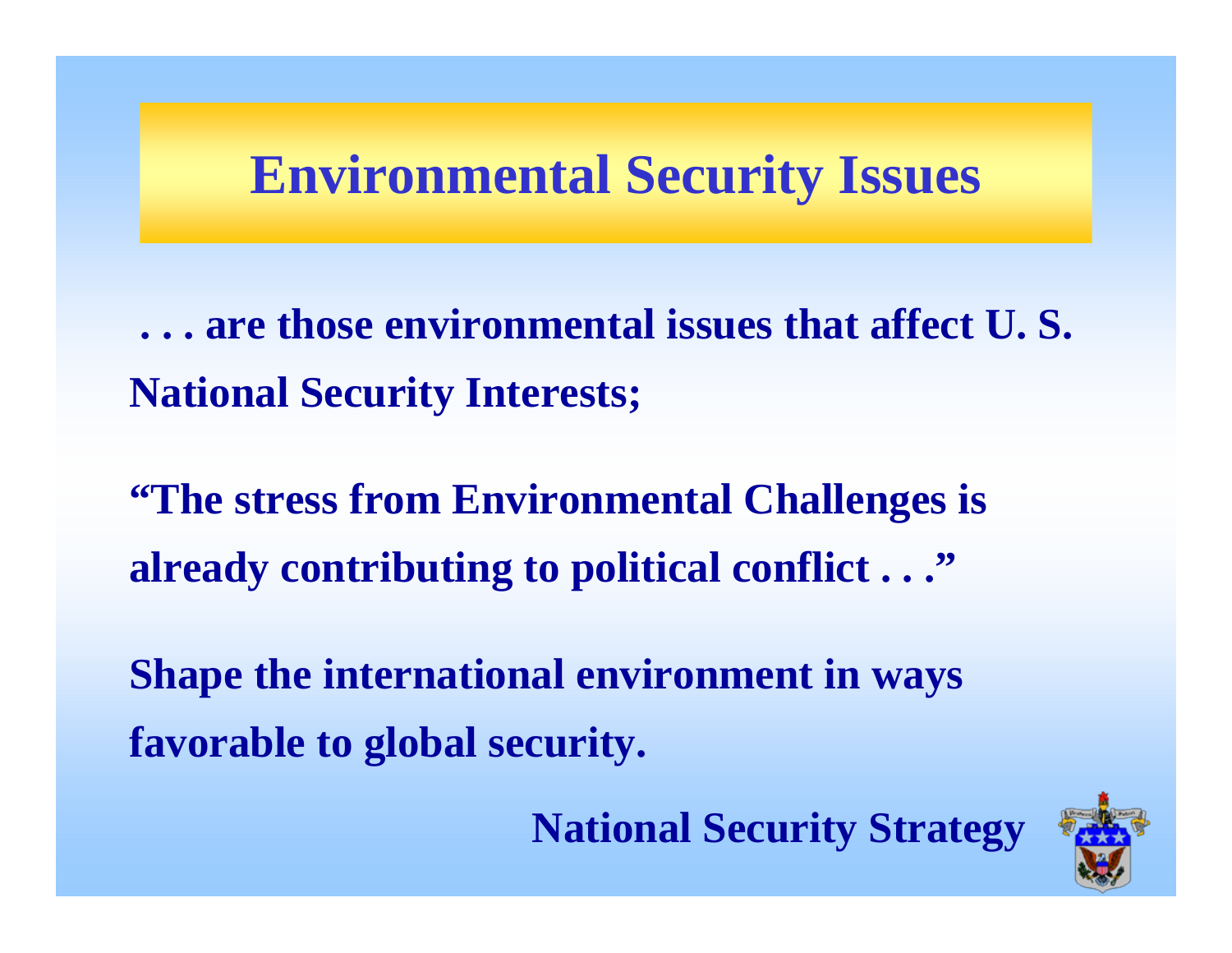## **Preventive Defense Strategy**

**Promote trust, stability, and democratic reform, and so help to prevent the conditions for conflict and build the conditions for peace.**

*Secretary of Defense Perry*

*Shape – Prepare – Respond* 

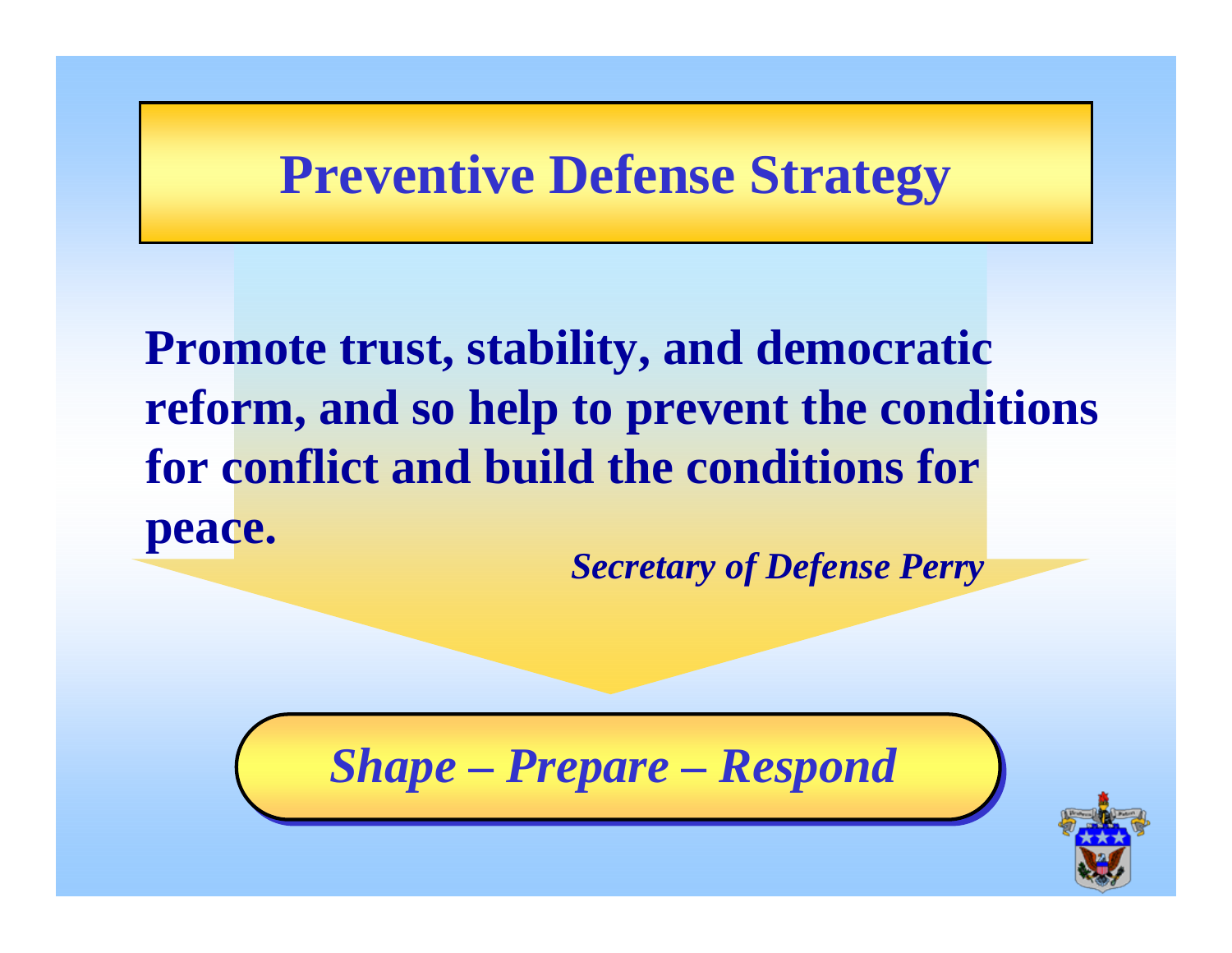## *Environmental Security Issues*

- ß **Resource conflict**
	- <sup>ß</sup> **Water resources, fisheries, energy**
- ß **Natural disasters**
	- <sup>ß</sup> **Seismic, droughts, floods, monsoons**
- <sup>ß</sup> **Technological disasters**
	- <sup>ß</sup> **Chemical plant accidents, nuclear**
- <sup>ß</sup> **Public health/pollution problems**
	- <sup>ß</sup> **Air, water, pandemics**

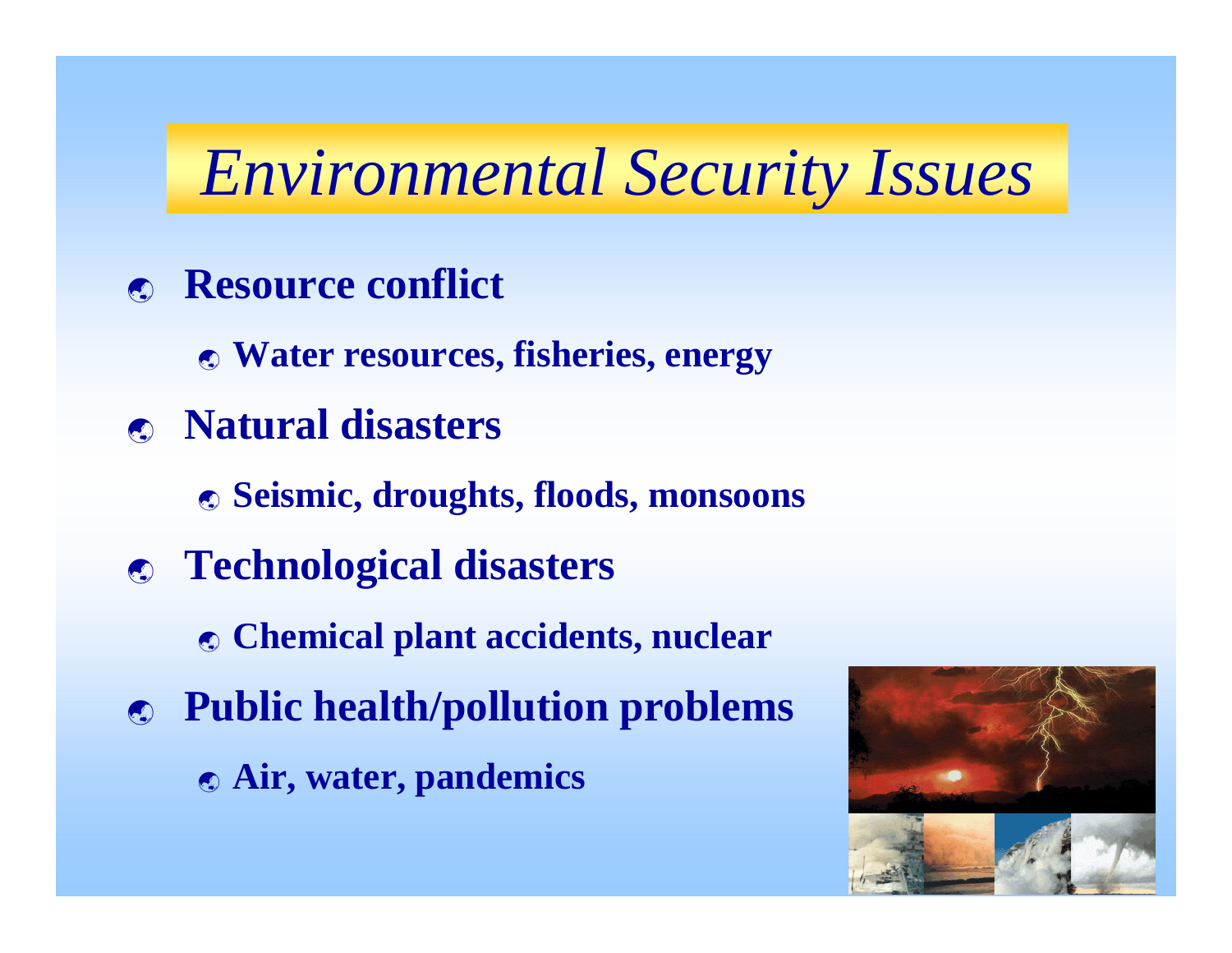## *Environmental Security Issues*

- <sup>ß</sup> **Climate Change**
- <sup>ß</sup> **Developmental Projects**

<sup>ß</sup> **Diversion of rivers and dams**

- <sup>ß</sup> **Environmental degradation**
	- <sup>ß</sup> **Soil erosion, deforestation, subsidence**
- <sup>ß</sup> **Environmental agreements**

<sup>ß</sup> **Illegal markets in endangered species/ozone** 



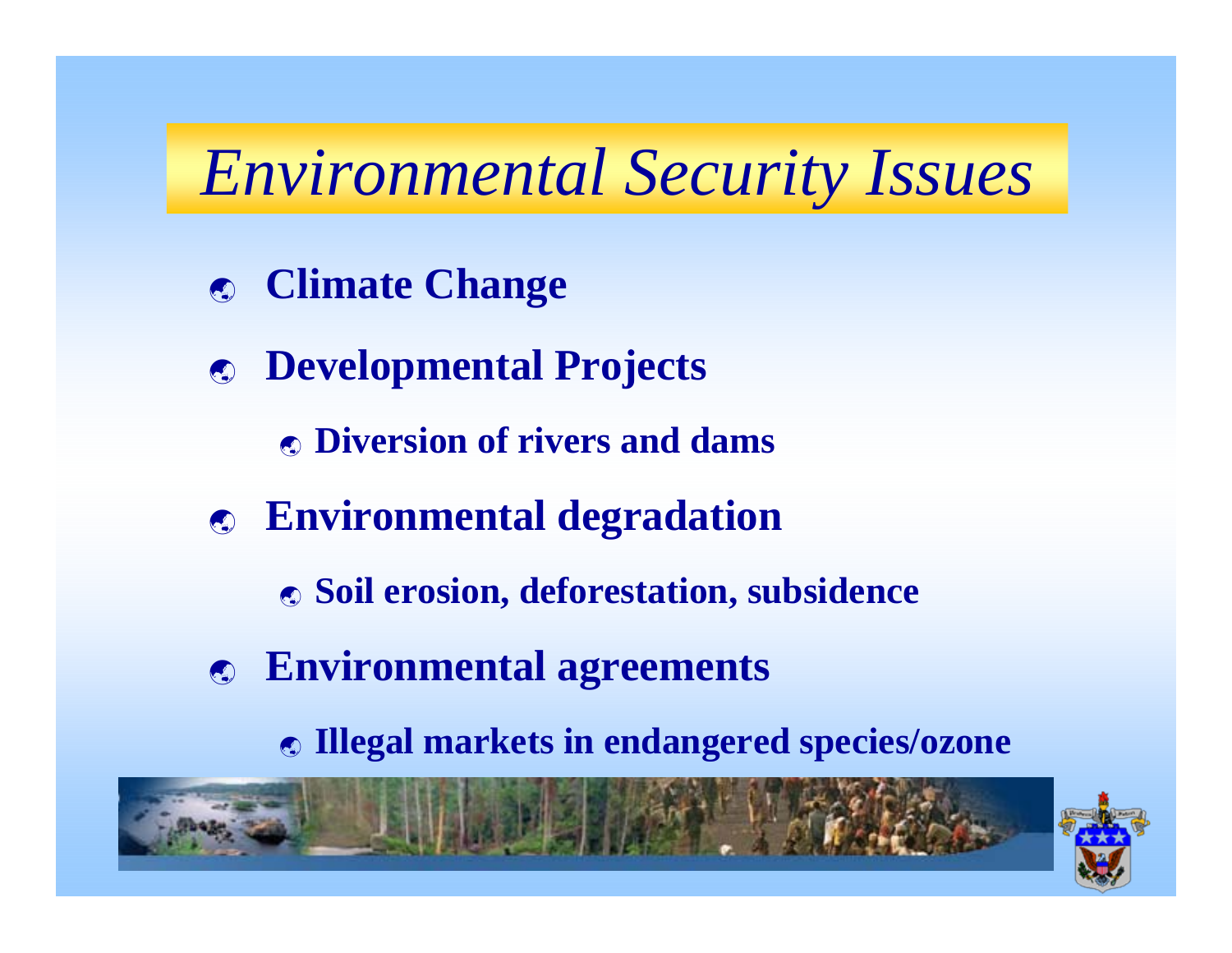## **Importance of the Environment**



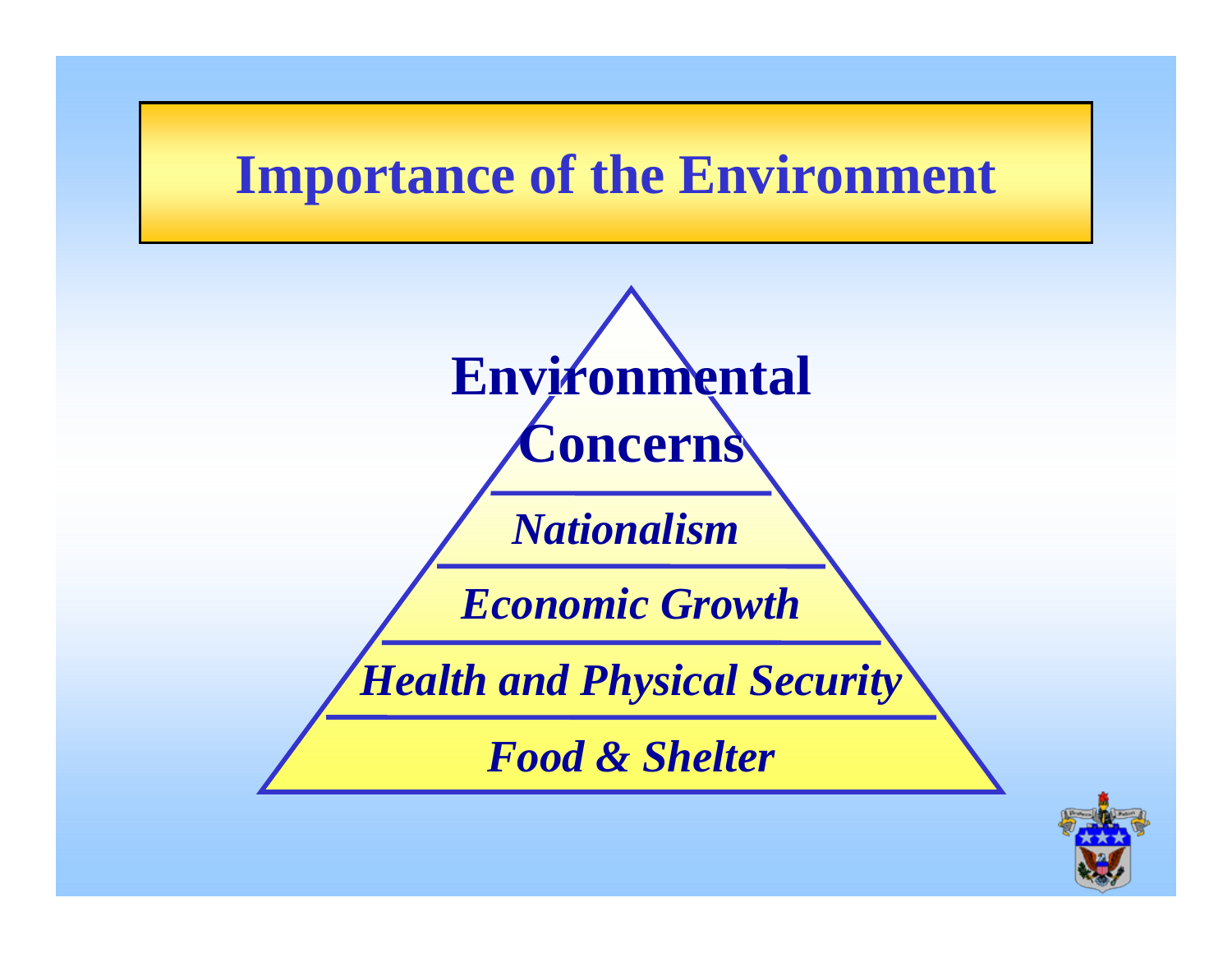## **Importance of the Environment**

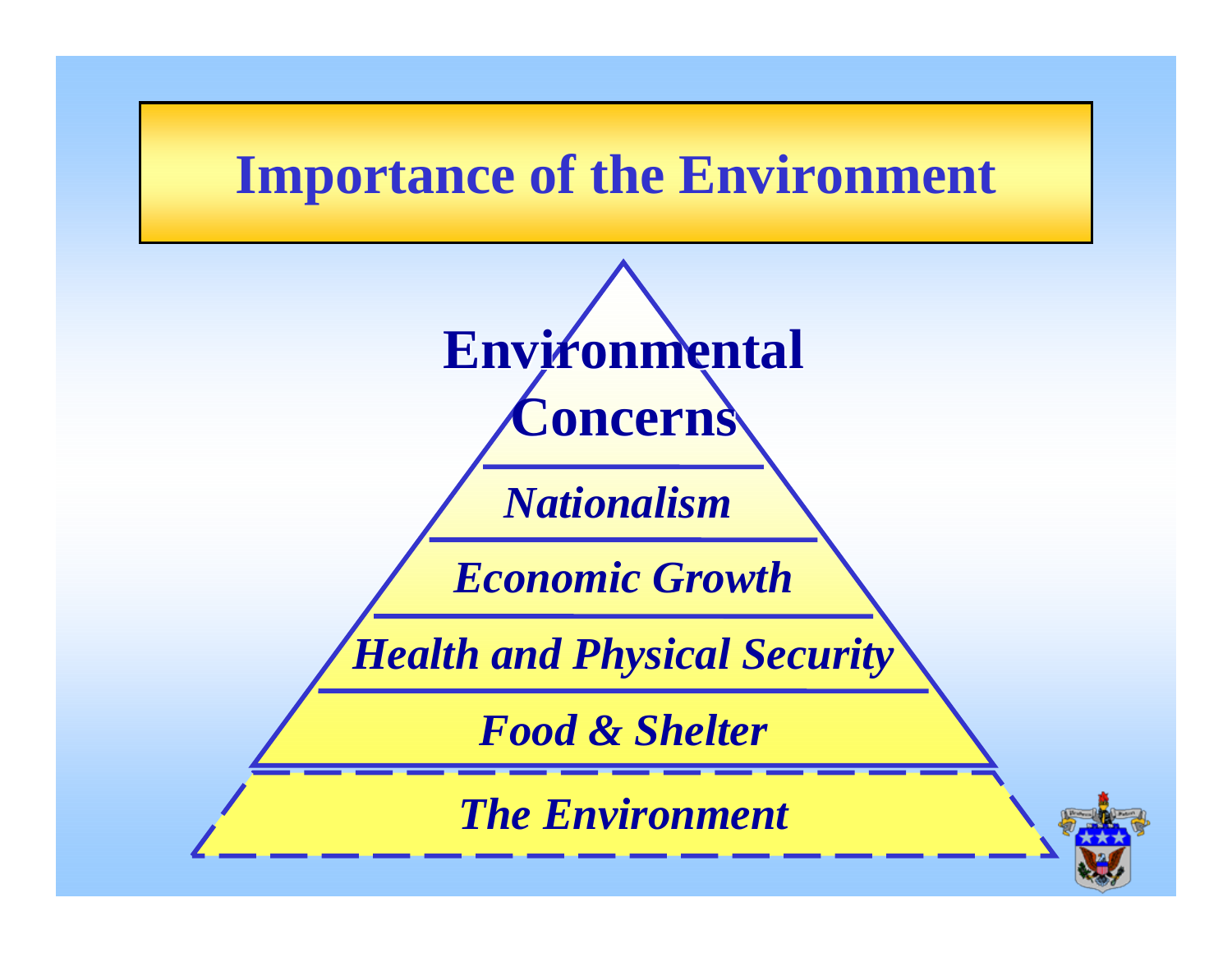#### **Sustainable Development**



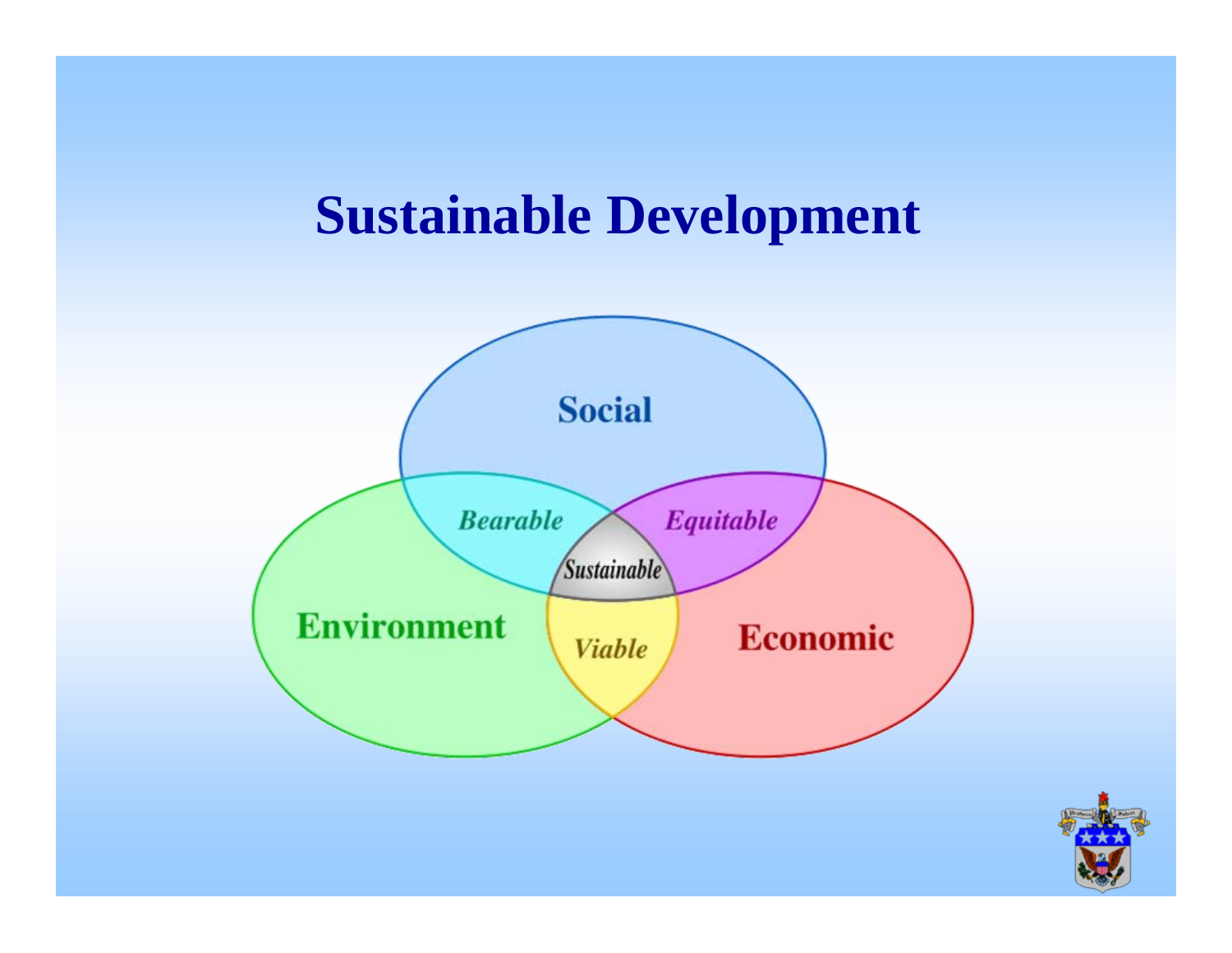# **Military Advantages Military Advantages**

- **Good Communications Good Communications**
- **Presence on frontier / border areas Presence on frontier / border areas**
- **Best transportation assets Best transportation assets**
- **Technical expertise Technical expertise**
- **Security mission Security mission**
- **Prepared for crises Prepared for crises**

*Shape – Prepare – Respond* 

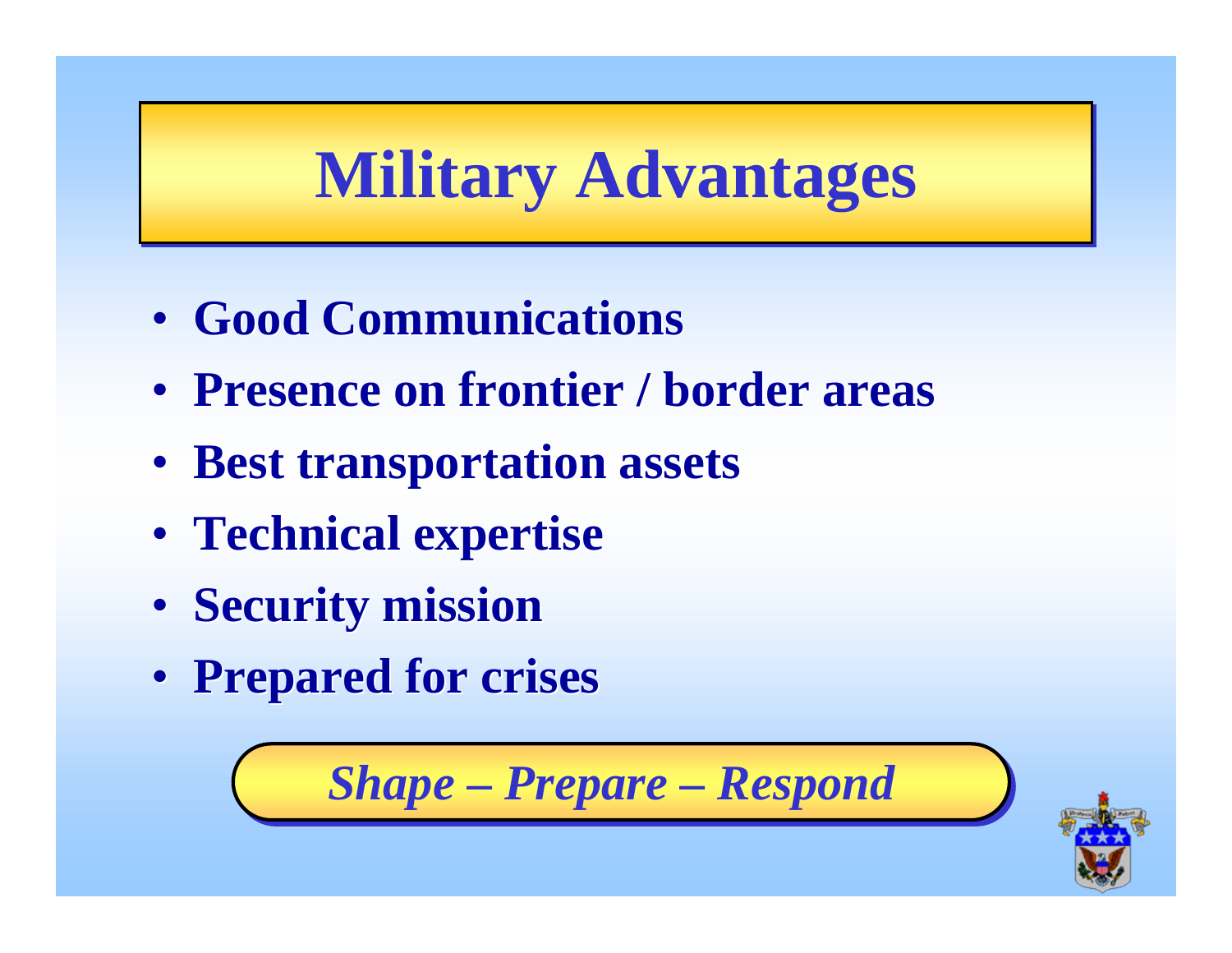#### **Namibia Gabon Equatorial Guinea Cote D' IvoireSierra LeoneGuineaBotswanaZimbabwe Malawi BurundiBurkina FasoDjibouti** Fisheries protection Wildlife protection Endangered species protection Wildlife management equipment Game park construction project Wildlife preservation activities Flood control & Irrigation Game park construction projects Forest & Wildlife protection Fisheries management Fisheries protection Fisheries management **DOD Biodiversity & Conservation Projects Madagascar** Restoring game park **MauritiusSeychelles** Oil spill equipment Marine lifeprotection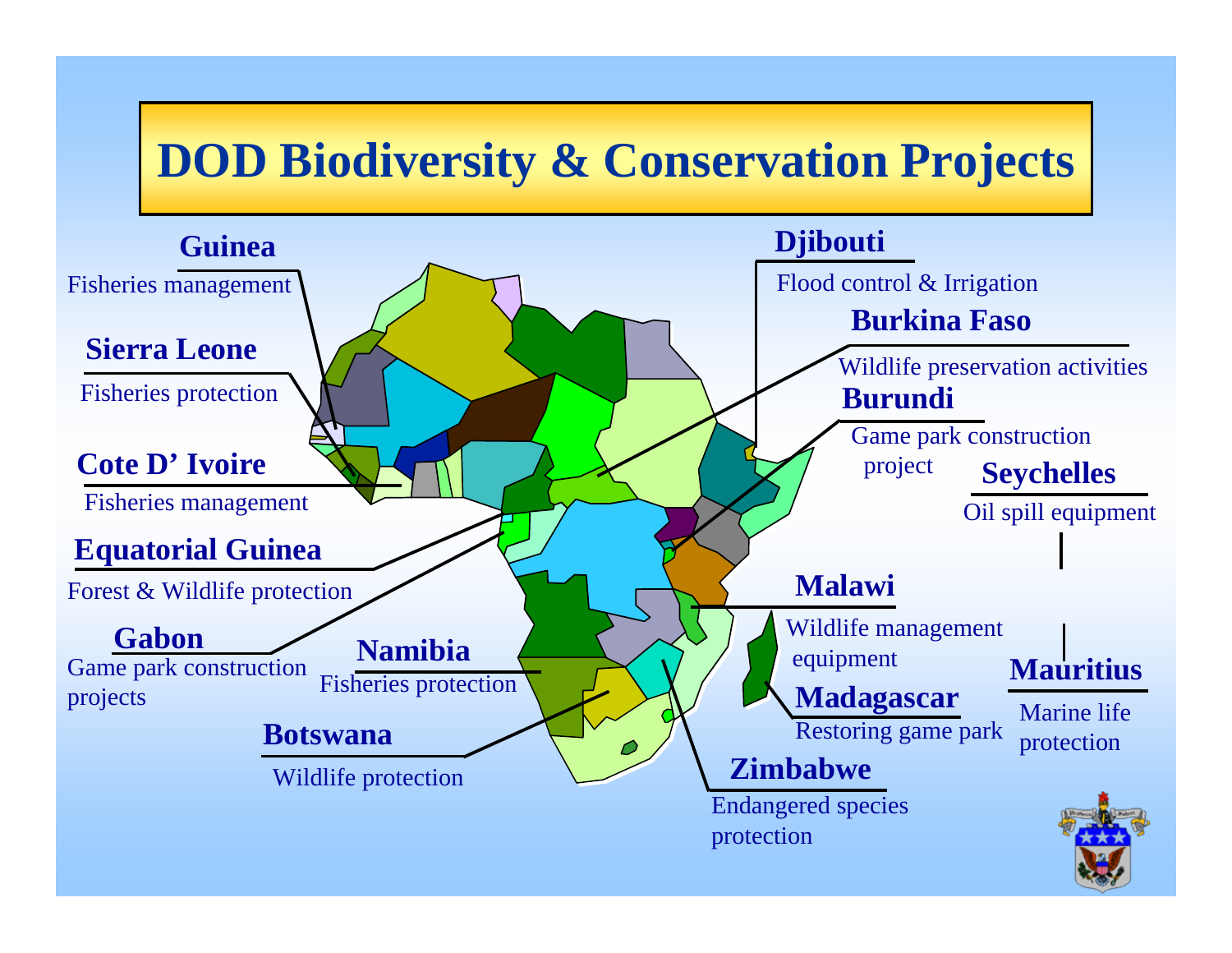### **Military Support to Civil Authority Military Support to Civil Authority on Environmental Terrorism on Environmental Terrorism**

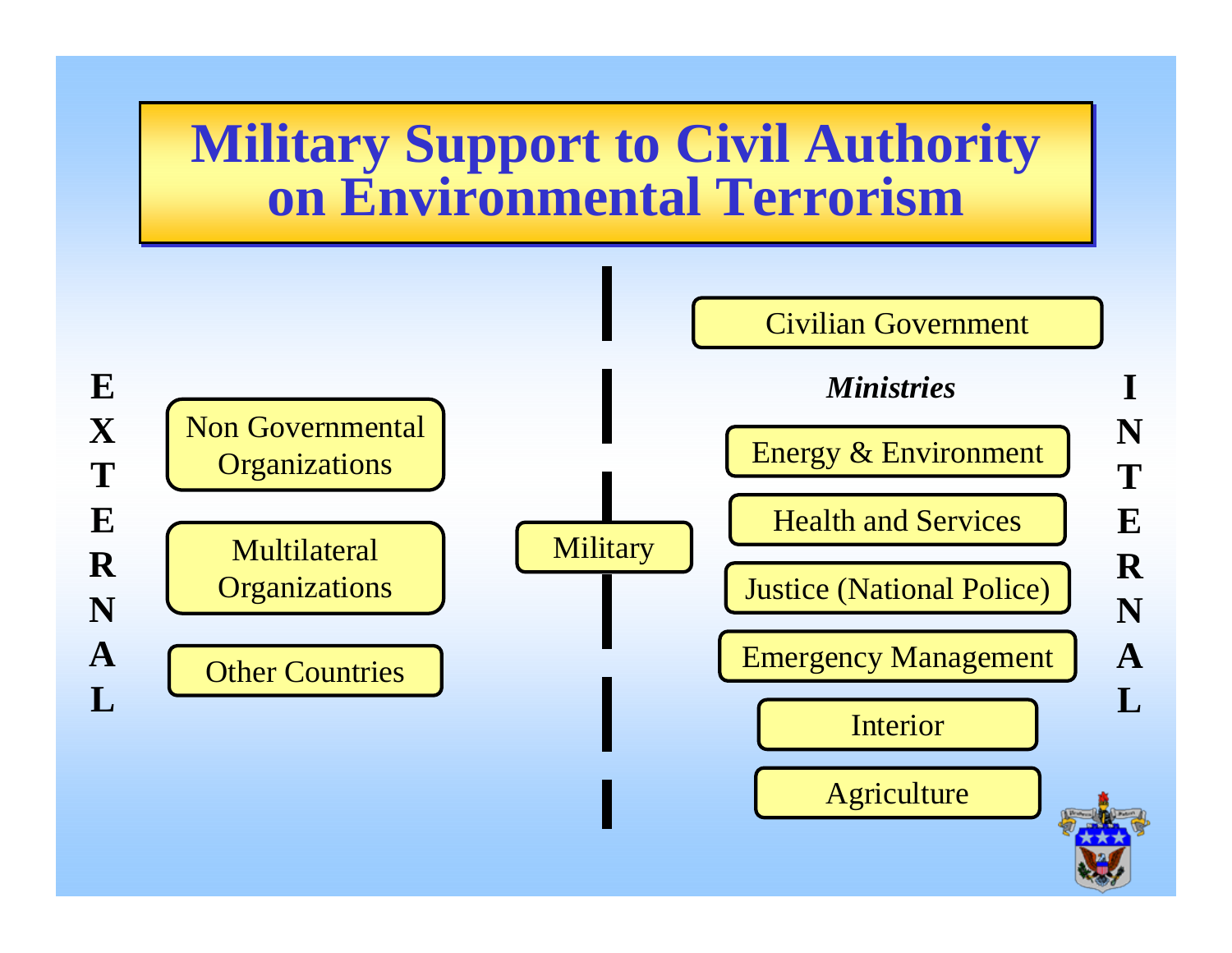## **Military Environmental Stewardship in the Philippines**

## **Green Panay Program**



Sectionship can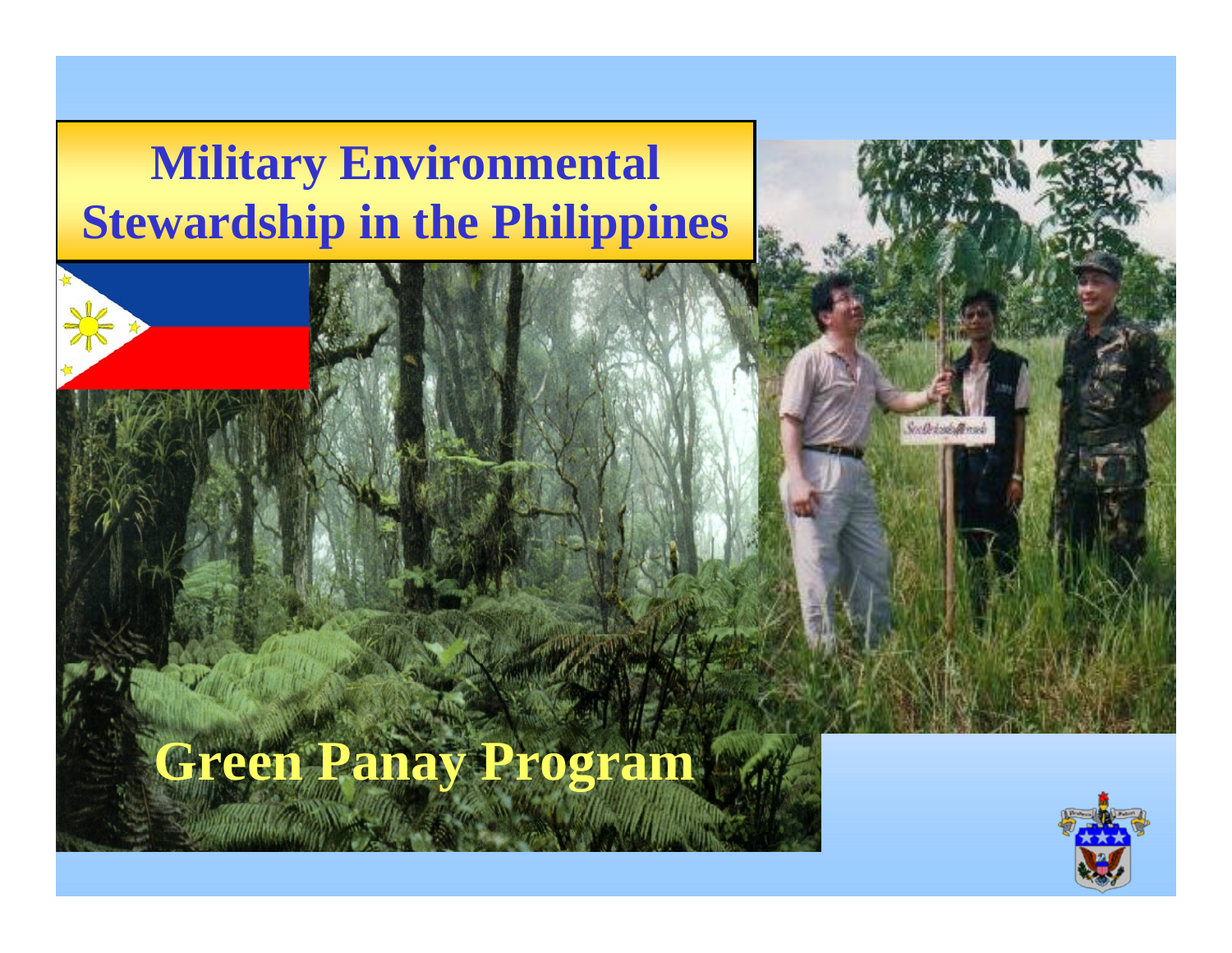

- **Production of plants in forest nurseries**
- **Reforestation**
- **Maintenance to plantations**
- **Support in the combat of forest fires**

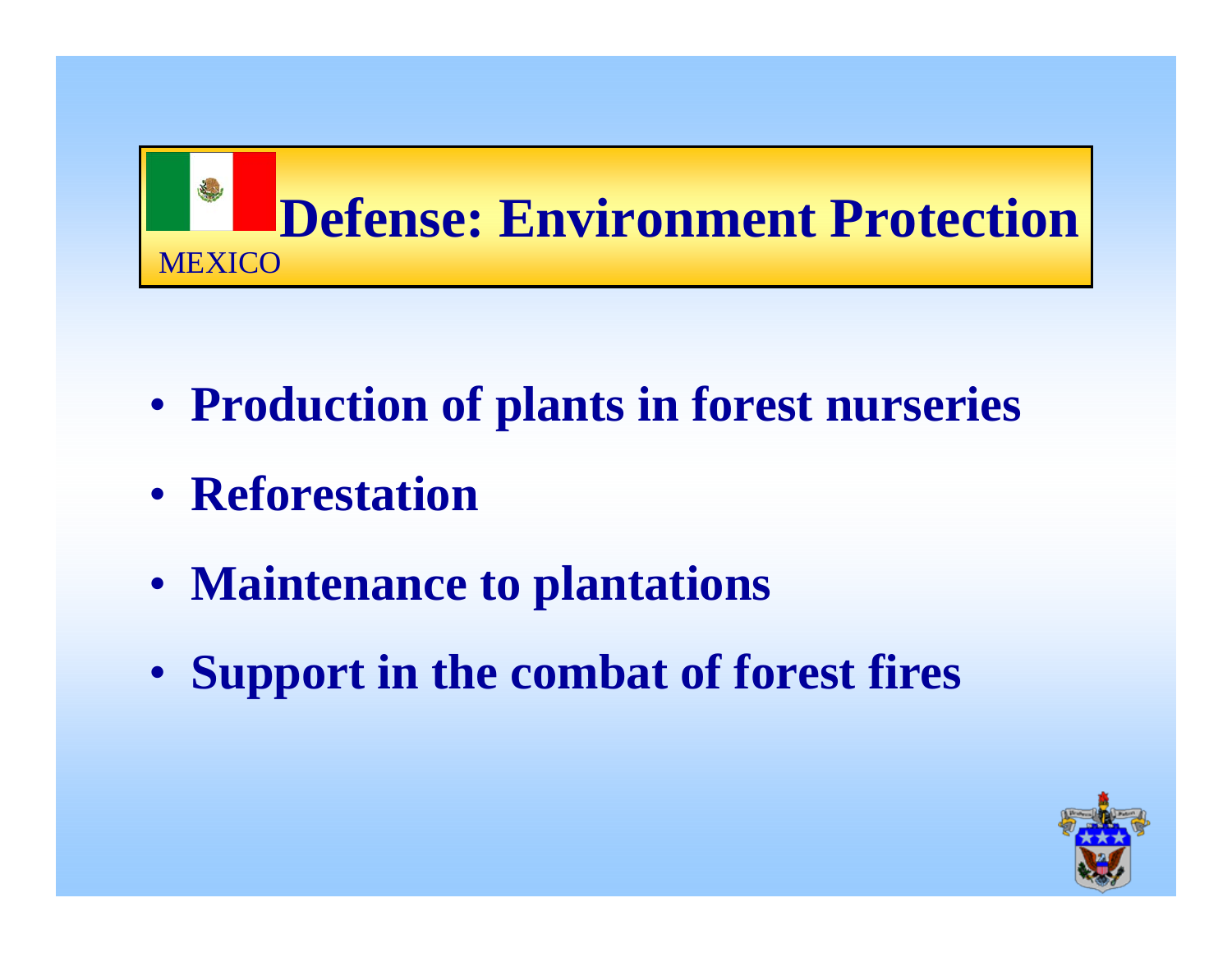

- **46 military forest nurseries**
- **Species according to the region**
- **84 million plants/104.7 millions of trees**

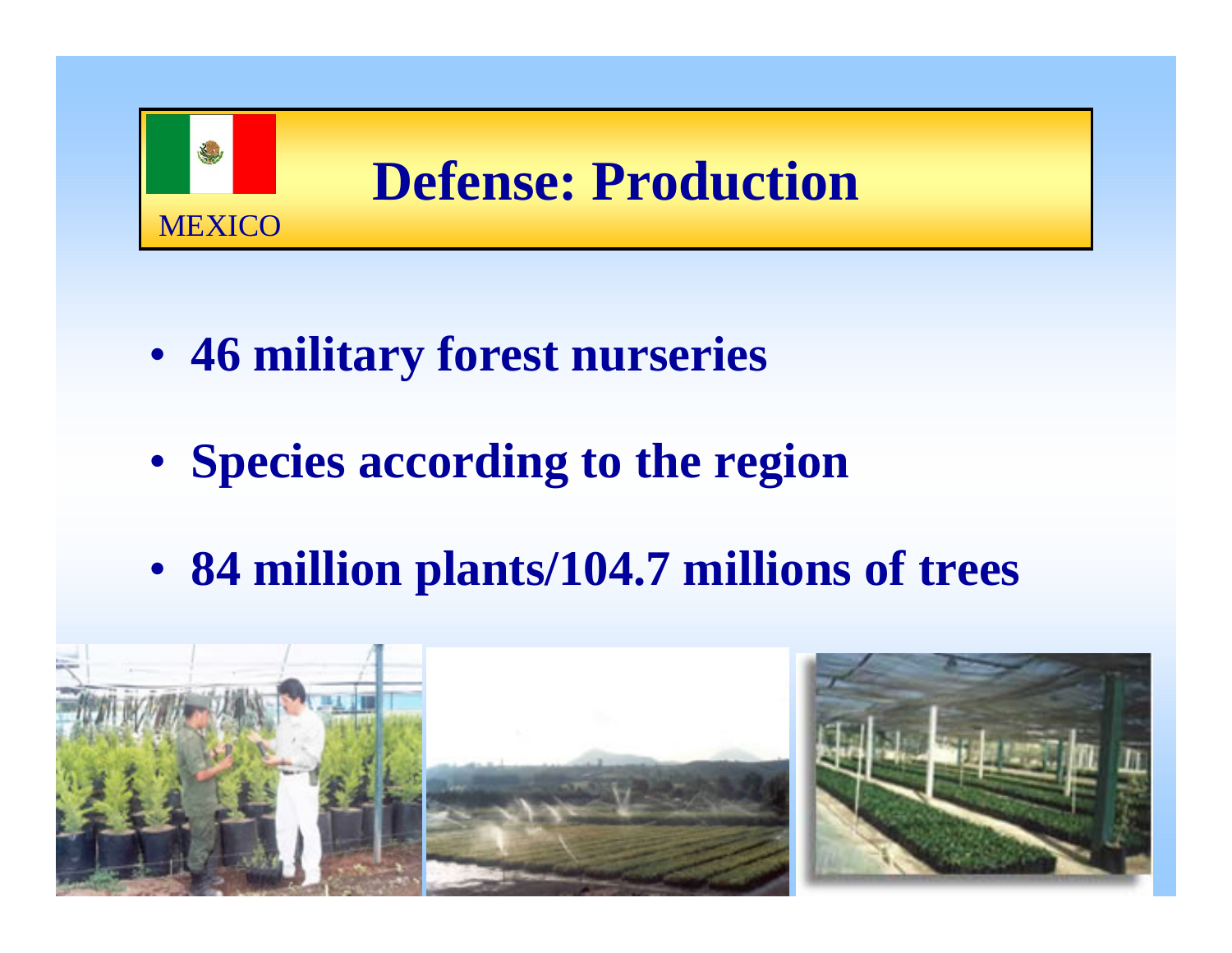

- **Recent efforts include: 61,465 hectares reforested in 960 different locations**
- **9,600 soldiers fully involved in this task, mainly in the months of June to September**